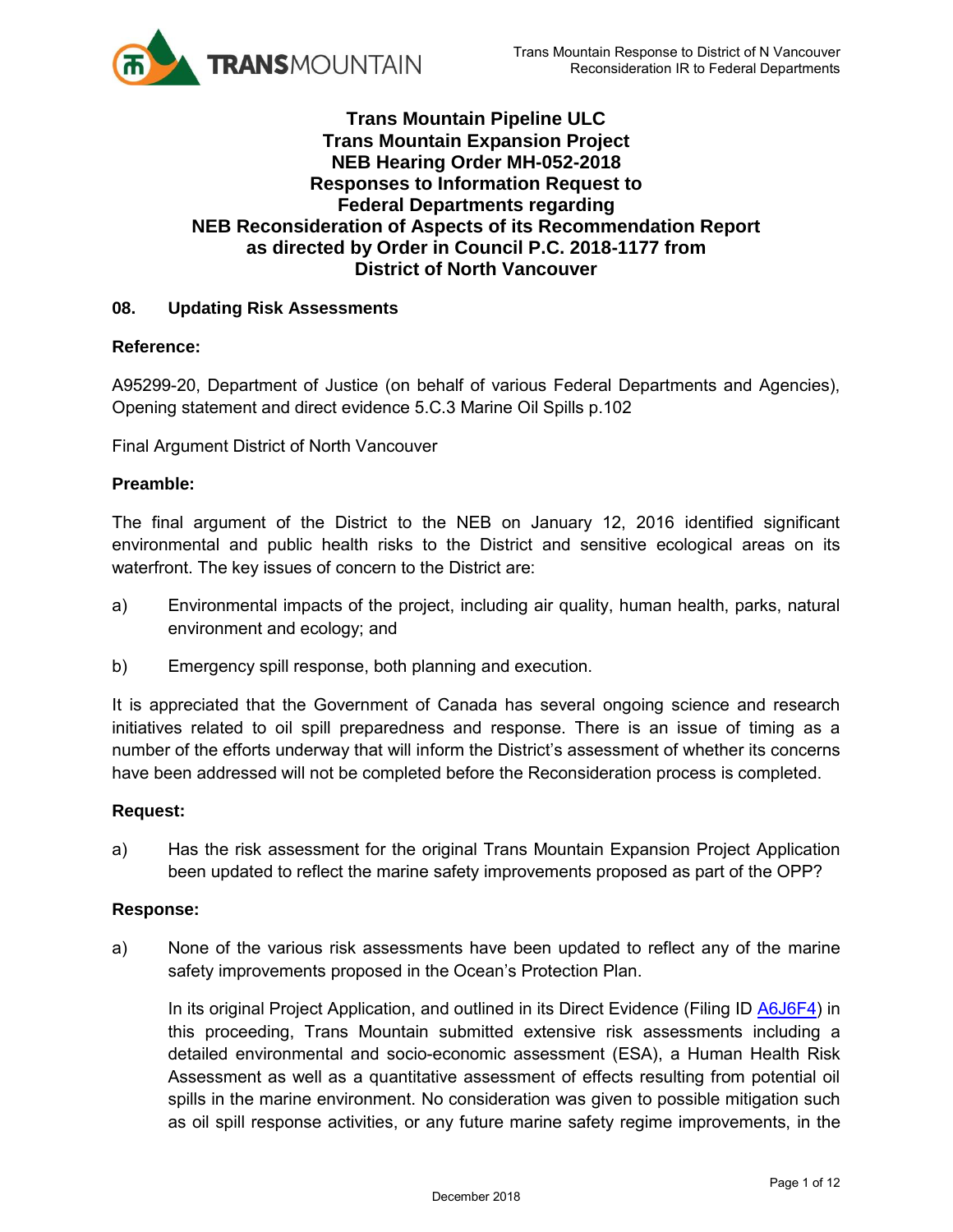

assessment of the initial damage to the environment that could result from an oil spill. These risk assessments, including their underlying assumptions, were tested and adjudicated in the OH-001-2014 proceeding.

It is Trans Mountain's view that any improvements identified within the Oceans Protection Plan, if implemented, would theoretically reduce the risk assessed in the OH-001-2014 proceeding. However, Trans Mountain's risk assessments do not require any changes as these have been prepared taking a more conservative approach to assessing risk, including risk of oil spill, from Project-related marine shipping.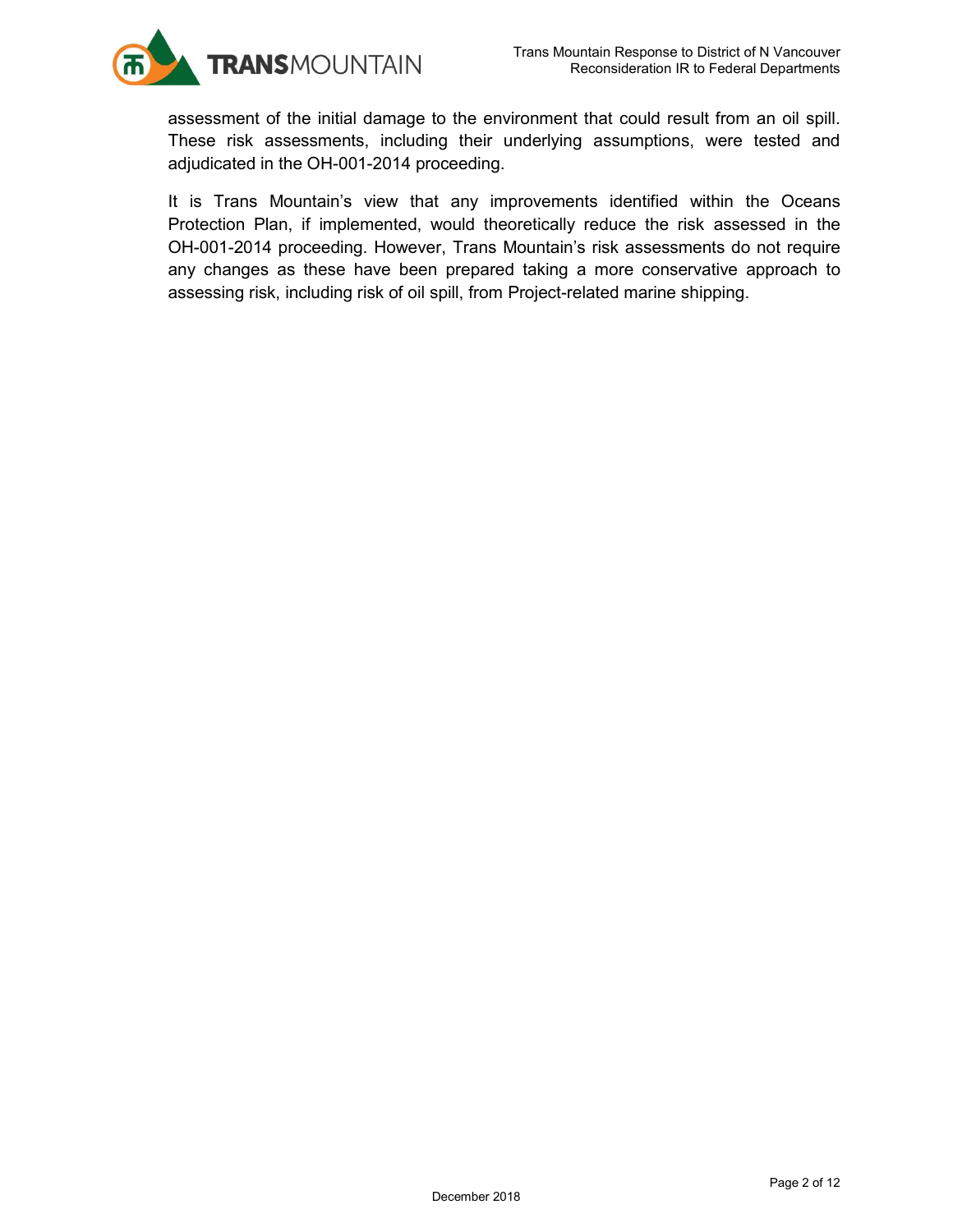

### **13. Human Health Exposure in Spill Response**

#### **Reference:**

A95299-20, Department of Justice (on behalf of various Federal Departments and Agencies), Opening statement and direct evidence, 8A. p.195

A56004, Application Volume 5B, 7.2.8, Community Health p.7-198

Health Canada's 2015 Letter of Comment (Exhibit A4S0Z6)

### **Preamble:**

Health Canada is the federal department responsible for helping Canadians maintain and improve their health. HC provided the NEB with specialist or expert knowledge for air quality, drinking and recreational water quality, noise, contamination of country foods and human health risk assessment.

The most densely populated communities in British Columbia live on the shores of Burrard Inlet. The District has approximately 13,000 residents living within 4 kilometres of Westridge Marine Terminal. Burrard Inlet is a waterway that is used by recreational boaters and commercial boat traffic. It is surrounded by commercial, industrial and residential properties as well as several popular parks. There are also District residents who reside in water-access-only properties in Indian Arm. In the event of a land-based or marine spill that results in product entering the marine environment, there is the potential for on-water exposure to the spill for recreational boaters, other commercial water traffic and near-shore residents.

The potential for contaminant, noise and odour effects, both under normal construction/operations conditions and in the context of spills, have been raised repeatedly by health officials, local residents and other stakeholders and were specifically raised during a panel presentation on the Project hosted by the District in September 2013.

It was our previous understanding in the 2015 review that within 2-3 hours of a spill, the lighter fractions of oil begin to evaporate. Depending on temperature, wind and the volume of the spill, there are air quality, health and potential fire concerns. In particular benzene,  $H<sub>2</sub>S$  and 10% LEL are of concern. If a spill is large enough, public evacuations may be required. In order to understand the potential requirement for public evacuations and to allow for pre-plans to be updated, advance spill modelling and air quality modelling should be done over several different spill scenarios and volumes up to and including the worst case scenario as recommended by the Tanker Safety Expert Panel (complete discharge of tanker oil cargo and bunker fuel). The results of such air quality modelling are needed to assess the potential health effects which in turn would provide guidance for the planning and prediction of when evacuations or shelter in place decisions may be needed.

### **Request:**

b) Please provide updated details on how the emergency plan will address human health risk exposure for recreational boats on the water, including boat launches in parks and marinas.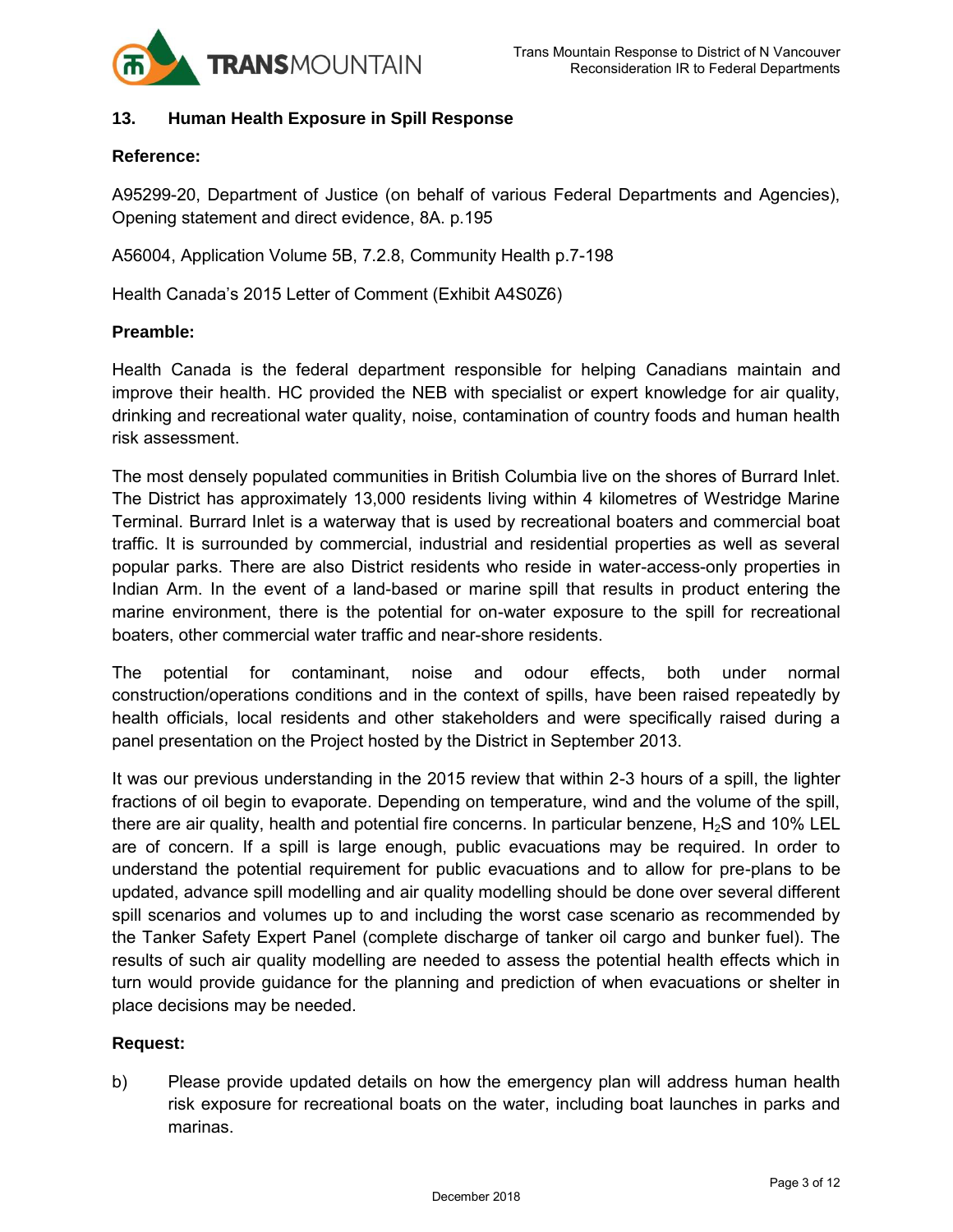

c) Please provide updated details on the availability and time required for set-up of the air quality monitoring equipment listed in the Emergency Response Plan for Westridge Terminal. Please provide details specific to the District.

### **Response:**

b) The health and safety of employees, responders and the public are paramount in all incidents. Immediate notification and the timely assessment of the condition of air quality provide valuable information, allowing for assessment of public health risk and protection of neighbouring communities.

Applicable response plans that may be activated in the event of a spill at the Westridge Marine Terminal (WMT) include Western Canada Marine Response Corporation's (WCMRC) Oil Spill Response Plan, Trans Mountain's WMT Emergency Response Plan, and the Greater Vancouver Integrated Response Plan (GVIRP). All of these plans are available publicly and employ a consistent approach with regards to spill response and incident management.

In the unlikely event of a spill, including incidents occurring at the WMT, a coordinated response will be initiated, and a Unified Command established. The Unified Command will include representation from the Responsible Party (e.g., the vessel operator for shipsource spills), the directly impacted Indigenous community, as well as relevant federal, provincial and local government authorities. Unified Command's purpose during an incident is to identify response priorities, set key objectives and provide overall guidance through an inclusive decision-making process. Unified Command makes strategic decisions, such as the actions required to protect public safety and human health.

Westridge Marine Terminal is a manned facility, with equipment on-site, such as the containment boom, which will be deployed during tanker loading, or equipment that would be deployed immediately in the unlikely event of a spill, so that the spilled oil would be contained quickly and recovery initiated quickly. Facility personnel would immediately take action, including alerting people in the immediate vicinity and instructing and assisting them, as needed, to move upwind and away from the spill; securing the perimeter of the facility; and restricting any further access of the public to the facility and surrounding property.

Upon notification of an incident at the WMT, the Air Monitoring Team is mobilized immediately. The Air Monitoring Team comprises pre-identified third-party contractors who are selected based on technical knowledge, relevant experience, and response times. Air quality monitoring surveys would be initiated to measure hydrocarbon and other chemical vapour levels in the air as soon as possible, and the information would be used, in part, to guide decision-making with respect to public health and safety, including the need for continued environmental surveillance and management of public access to the area. Access would only be allowed if public health and safety were not threatened; otherwise, access would be restricted until monitoring revealed vapour levels to be within acceptable limits based on comparison against baseline and/or other appropriate reference levels and/or air quality objectives/guidelines developed for the protection of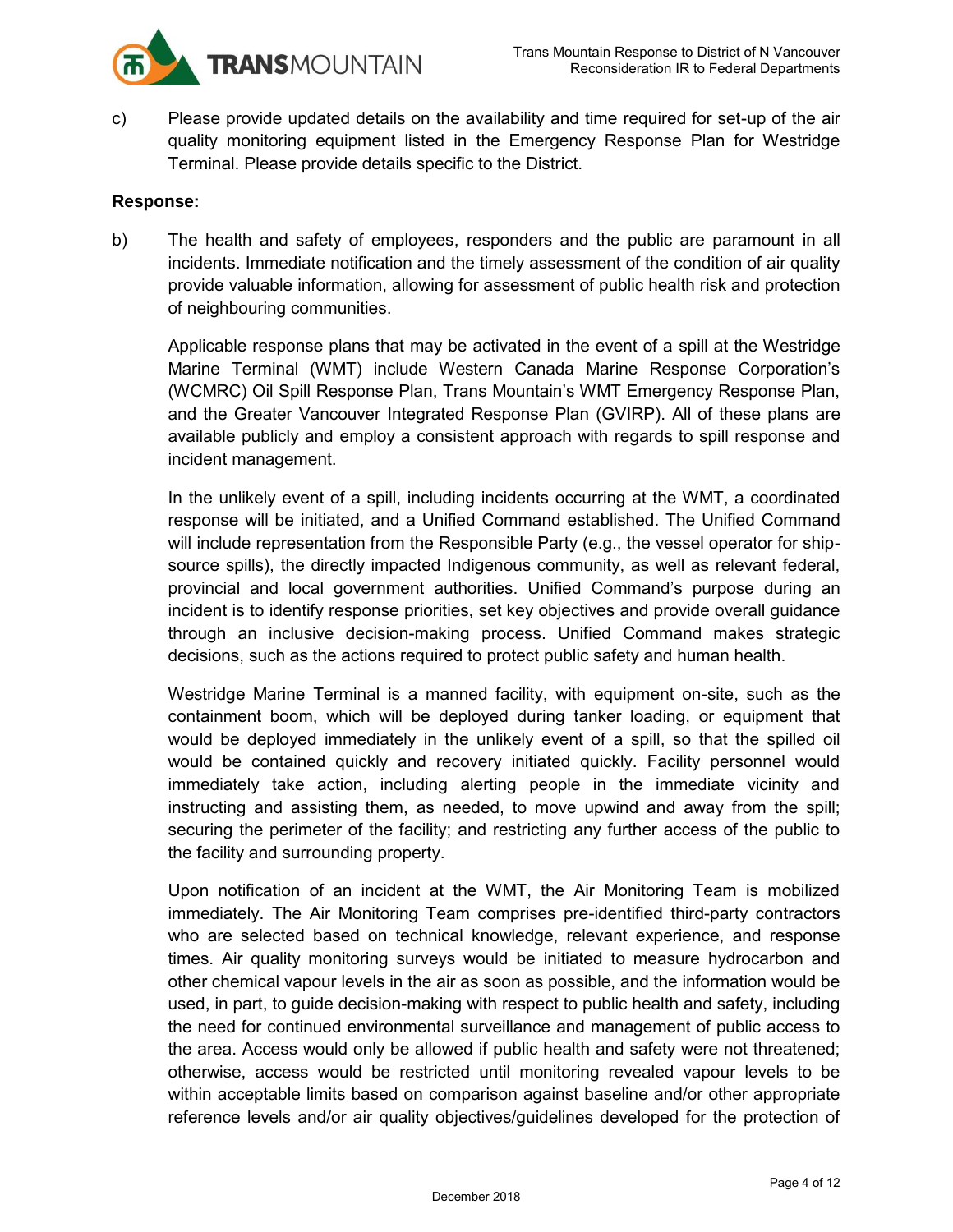

public health. Shelter-in-place advisories would be issued as an interim measure, if warranted, to reduce exposure to the chemical vapours in the short-term. If vapour levels were such that public health and/or safety were threatened, evacuation of the area could be ordered by the appropriate authorities.

c) The protection of air quality in an emergency is a priority for Trans Mountain. The timely assessment of the condition of air quality provides valuable information, allowing for assessment of public health risk and protection of neighbouring communities.

Upon discovery or notification of an incident, the Air Monitoring Team is mobilized immediately. The Air Monitoring Team is comprised of pre-identified third-party contractors based on technical knowledge, relevant experience and response times. The third-party contractor will mobilize to the location of the spill and begin ambient air monitoring as soon as possible.

All of Trans Mountain's initial responders and third-party contractors will arrive on site with personal air monitoring equipment that they will use to obtain accurate and reliable data to assist in the development of the initial health and safety plan, as well as an incident-specific air monitoring plan, which is scaled according to the magnitude of the spill. The time required to set up the air quality monitoring equipment depends upon incident and site specific requirements which cannot be known in advance.

The initial on-site results will also identify if there are any potential public safety concerns.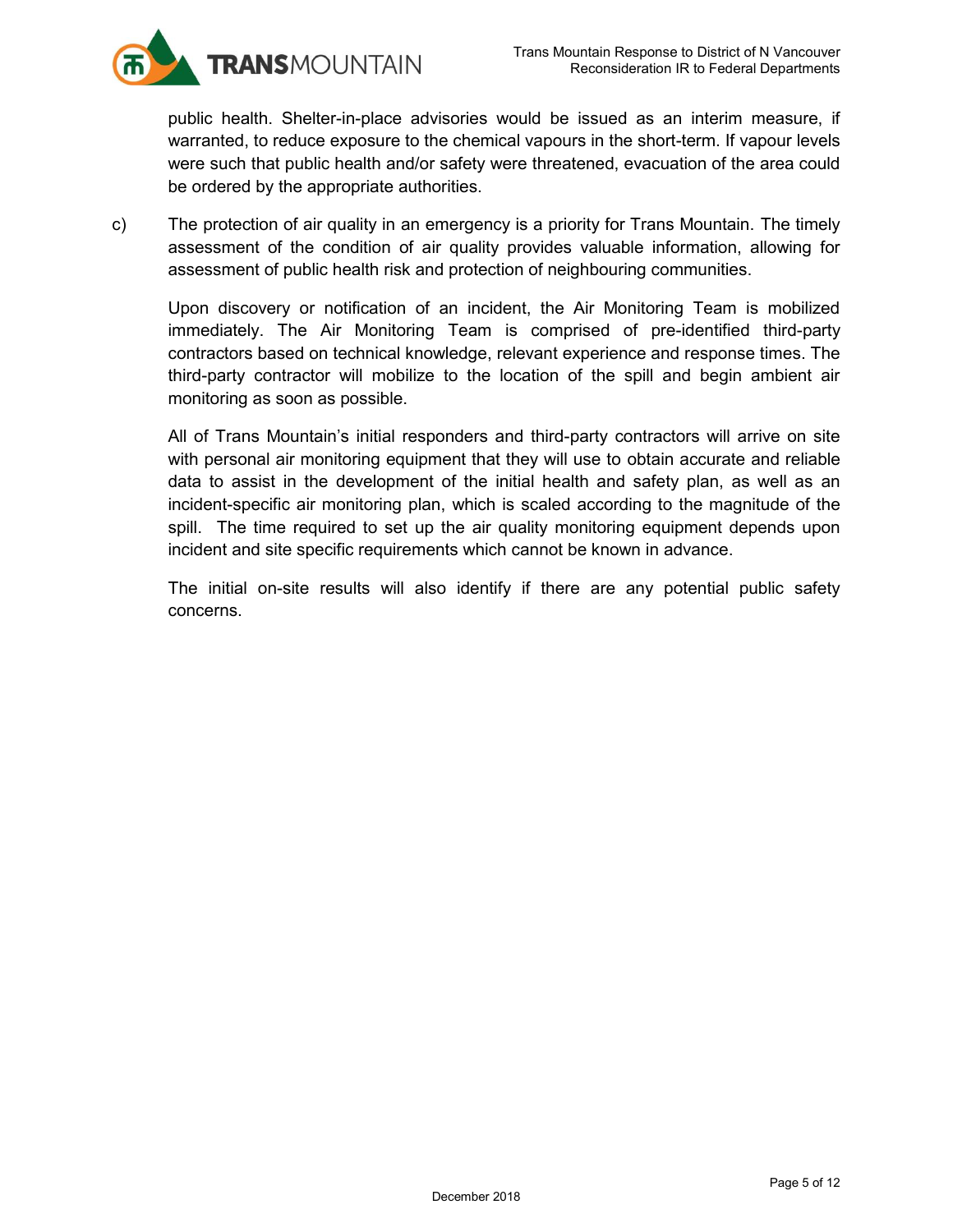

### **15. Air Quality Risk and Response**

### **Reference:**

A95299-20, Department of Justice (on behalf of various Federal Departments and Agencies), Opening statement and direct evidence

A96510-1 Condition 6 Commitment Tracking Table V.20 Nov 2018 A6L8G8

Air Quality and Emergency Evacuations / Shelter in Place Reference:

- (i) Planning Protective Action Decision-Making: Evacuate Or Shelter-In-Place? [http://emc.ornl.gov/publications/PDF/ornl\\_2002\\_144.pdf](http://emc.ornl.gov/publications/PDF/ornl_2002_144.pdf)
- (ii) Emergency Response Plan Westridge Marine Terminal: Sections 8 & 9 (A4D3F1)

### **Preamble:**

The most densely populated communities in British Columbia live on the shores of Burrard Inlet. The District has approximately 13,000 residents living within 4 kilometres of Westridge Marine Terminal. Ref. (i) states, "Deciding whether to evacuate or to shelter-in-place is one of the most important questions facing local emergency planners responding to a toxic chemical release. That such a complex decision with such important potential consequences must be made with such urgency places tremendous responsibility on the planners and officials involved."

The Table of Commitments (Nov 2018) includes:

112. Trans Mountain is committed to engaging with the District of North Vancouver on the notification process regarding an unlikely event of a release. This has been superseded by the Emergency Response Plans.

774. Trans Mountain committed to the Province of BC that as part of the Emergency Management Program (EMP), Trans Mountain will review information regarding shelter-in-lace to ensure suitable messaging is incorporated into response plans and public awareness materials. It is noted that this has been superseded by NEB Conditions and that the planning process for NEB C-123 and C-125 will include the review of public safety messaging and the appropriate updates to response plans and public awareness materials.

309. Trans Mountain made a commitment to the District of North Vancouver to install a new ambient air quality monitoring station at the Westridge Marine Terminal related to District of North Vancouver I.R. No. 1.5.03d. This has been superseded by NEB Condition 52. There is a requirement for an Air Quality Management Plan for Westridge Marine Terminal. DNV has significant concerns about possible vapour cloud or plume that would result from oil spill in Burrard Inlet and would pose significant risk to health and safety of first responders and the public. Ongoing air quality monitoring and mechanism for rapid communication of any risk to local government must be in place with consultation with the North Shore Emergency Management input.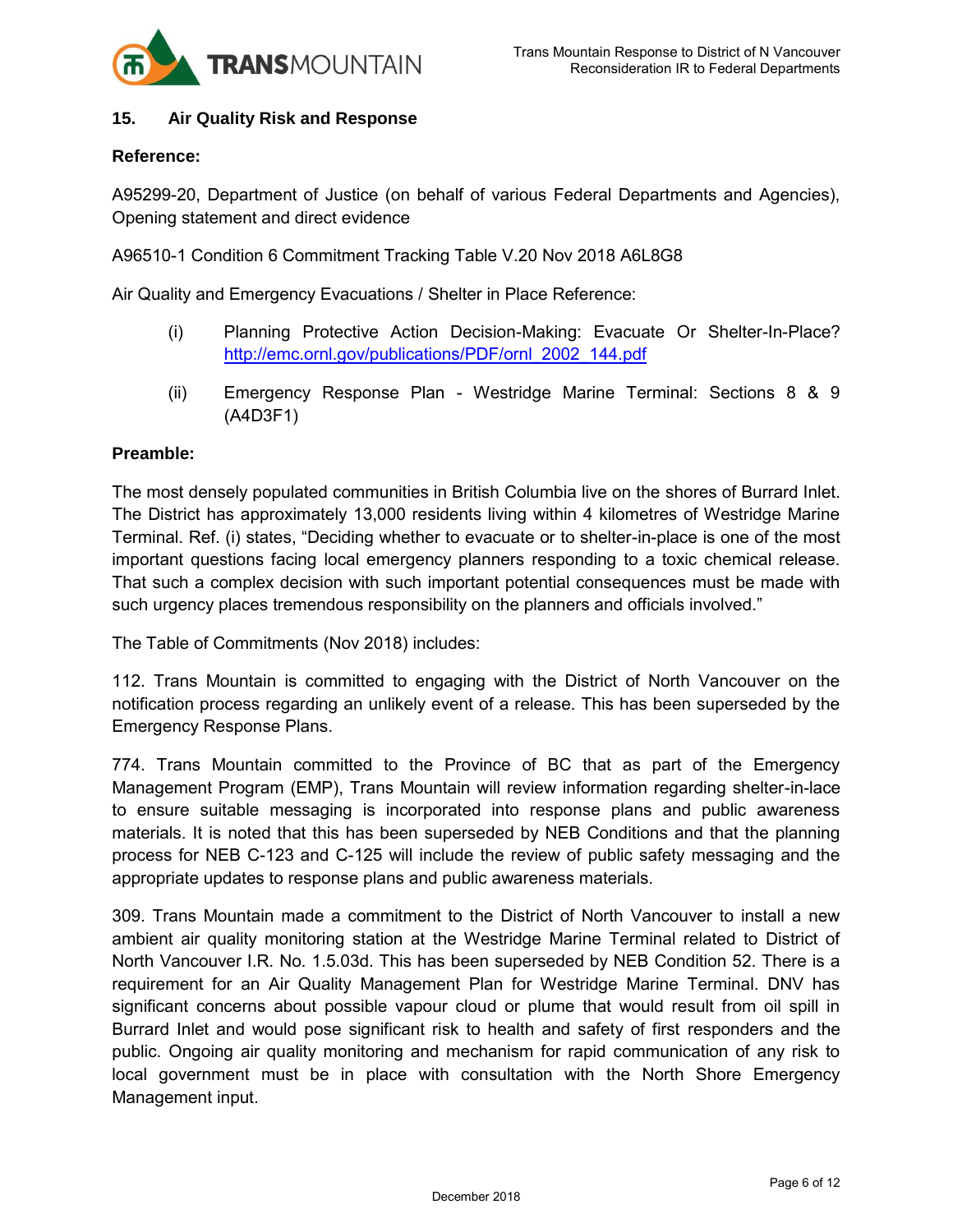

In terms of long-term health effects related to the Trans Mountain Expansion Project, diesel particulates from increased marine traffic are significant and are a concern for the Burrard Inlet air shed. Increased marine traffic will increase the population's exposure to hydrocarbon particulate matter. Diesel particulates are carcinogenic, linked to respiratory illness, and are responsible for 66% of the lifetime cancer risk in the Metro Vancouver region. Fugitive vapours from tankers are also of concern.

### **Request:**

[The following IR was labelled "IR No. 15a" in the Information Request Trans Mountain received. It was renumbered to "IR No. 15.1a" by Trans Mountain to avoid double numbering.]

1a) What is the updated plan for air quality monitoring equipment as requested by the District?

[The following IR was labelled "IR No. 15b" in the Information Request Trans Mountain received. It was renumbered to "IR No. 15.1b" by Trans Mountain to avoid double numbering.]

1b) What is the proposed timing of the planning process for NEB C-123 and C-125? Will the review of public safety messaging and the appropriate updates to response plans and public awareness materials be included?

[The following IR was labelled "IR No. 15c" in the Information Request Trans Mountain received. It was renumbered to "IR No. 15.1c" by Trans Mountain to avoid double numbering.]

1c) What is the planned timing for consultation with local governments on the Westridge Air Quality Monitoring Plan (NEB Condition 52)?

### **Response:**

1a) As noted above in Commitment 309 (in response to District of North Vancouver IR No. 1.5.03d [Filing ID [A3Y2J7\]](https://docs.neb-one.gc.ca/ll-eng/llisapi.dll/open/2482374)) and superseded by NEB Condition 52, the air quality monitoring equipment specified for the Westridge Marine Terminal was finalized in the Air Emissions Management Plan (AEMP). NEB Condition 52 identified several air contaminants including oxides of nitrogen, sulphur dioxide, ozone, respirable particulate matter (PM<sub>2.5</sub>), hydrogen sulphide, mercaptans, black carbon (diesel particulate matter), volatile organic compounds, and reduced visibility to be monitored continuously, and the results of ambient measurements made available on a web-based reporting platform for public access. These measurements would address the air contaminants associated with any potential health-based effects and environmental effects from normal operations, marine vessel emissions, and any uncontrolled releases. Meteorological measurements and passive sampling at two locations would also be reported.

Section 3.0 of the AEMP shows a figure with the proposed location of the new station on the Westridge site plan and lists the proposed makes and models of the ambient air quality monitors and meteorological equipment to be deployed (Filing ID [A5K4Q3\)](https://apps.neb-one.gc.ca/REGDOCS/Search?dn=A5K4Q3).

1b) In accordance with NEB Condition 123, Trans Mountain must file an Evacuation Plan for potentially affected people in areas at each terminal, including the Westridge Marine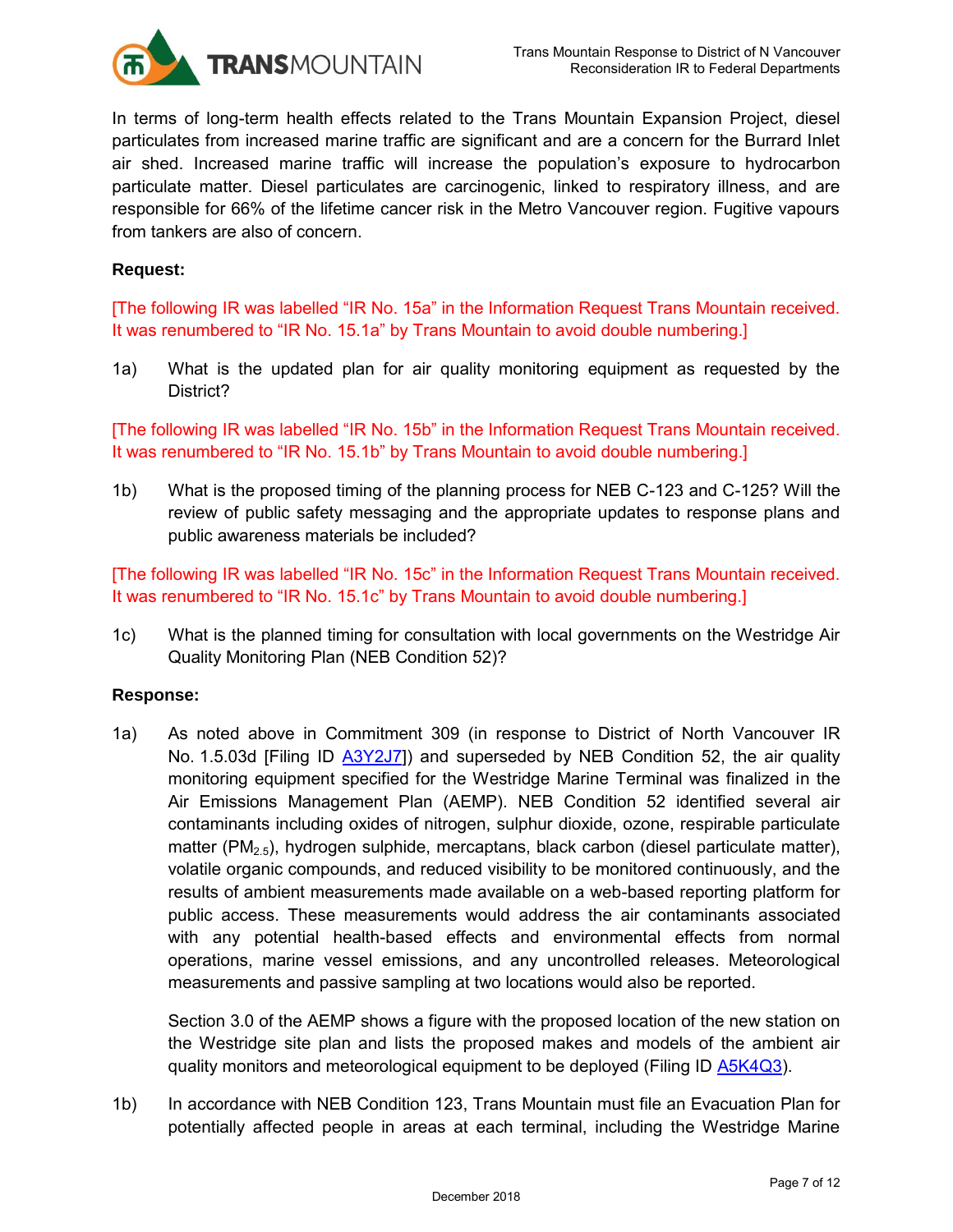

Terminal. The Plans are to be prepared in consultation with Appropriate Government Authorities, first responders, and potentially affected Aboriginal groups with the authority to issue evacuation or shelter-in-place orders during an emergency.

As per NEB Conditions 125 and 126, and requirements under BC EAO Condition 32, Trans Mountain must also file updated detailed Emergency Response Plans for the Pipeline and Terminals, including Westridge Marine Terminal.

In all instances, Trans Mountain must file the plans at least 6 months prior to the commencement of operations.

Further, as part of its continual enhancement of the Emergency Management Program, and to meet requirements specified under NEB Conditions 90 and 117, Trans Mountain has undertaken efforts and continues to engage in meaningful dialogue and engagement with appropriate Government Authorities, potentially affected Indigenous groups, first responders and landowners along the pipeline corridor, as well as those that could be affected by a pipeline incident. Consultation sessions are designed to be inclusive, progressive, and open to the identified entities throughout all phases of the preoperations consultation period.

Comments and feedback regarding improvements to the program are considered and incorporated into Trans Mountain's emergency response planning, as appropriate.

1c) The consultation and comment period for the Westridge Marine Terminal Air Quality Monitoring Plan (now Air Emissions Management Plan or AEMP as required by NEB Condition 52) closed March 3, 2017, and this Plan was finalized and approved by the NEB in their Letter Report  $2.<sup>1</sup>$ 

The AEMP for the Westridge Marine Terminal was released in draft for review and feedback on November 22, 2016, and the comment period was extended from February 24, 2017 to March 3, 2017 for Appropriate Government Feedback. The AEMP was refiled with the NEB on June 15, 2017 (in response to IR 18). $^2$ 

As noted in Table B-1 of Appendix B in the AEMP, several local governments including the District of North Vancouver were contacted by letter from Trans Mountain dated November 29, 2016 to review the draft AEMP and provide comments (Filing ID [A5K4Q3\)](https://apps.neb-one.gc.ca/REGDOCS/Search?dn=A5K4Q3). No comments were received from the District of North Vancouver, and the AEMP was finalized as noted above. Comments were received from Metro Vancouver and Environment and Climate Change Canada as noted in Table A-3 of Appendix A in the AEMP, and these comments were addressed by Trans Mountain.

# **References:**

 $\overline{a}$ 

Tsleil-Waututh Nation v. Canada (Attorney General) [https://decisions.fca-caf.gc.ca/fca](https://decisions.fca-caf.gc.ca/fca-caf/decisions/en/item/343511/index.do)[caf/decisions/en/item/343511/index.do](https://decisions.fca-caf.gc.ca/fca-caf/decisions/en/item/343511/index.do) 

<sup>1</sup> [https://apps.neb-one.gc.ca/REGDOCS/Item/View/3309935.](https://apps.neb-one.gc.ca/REGDOCS/Item/View/3309935)

<sup>&</sup>lt;sup>2</sup> <https://apps.neb-one.gc.ca/REGDOCS/Item/Filing/A84415>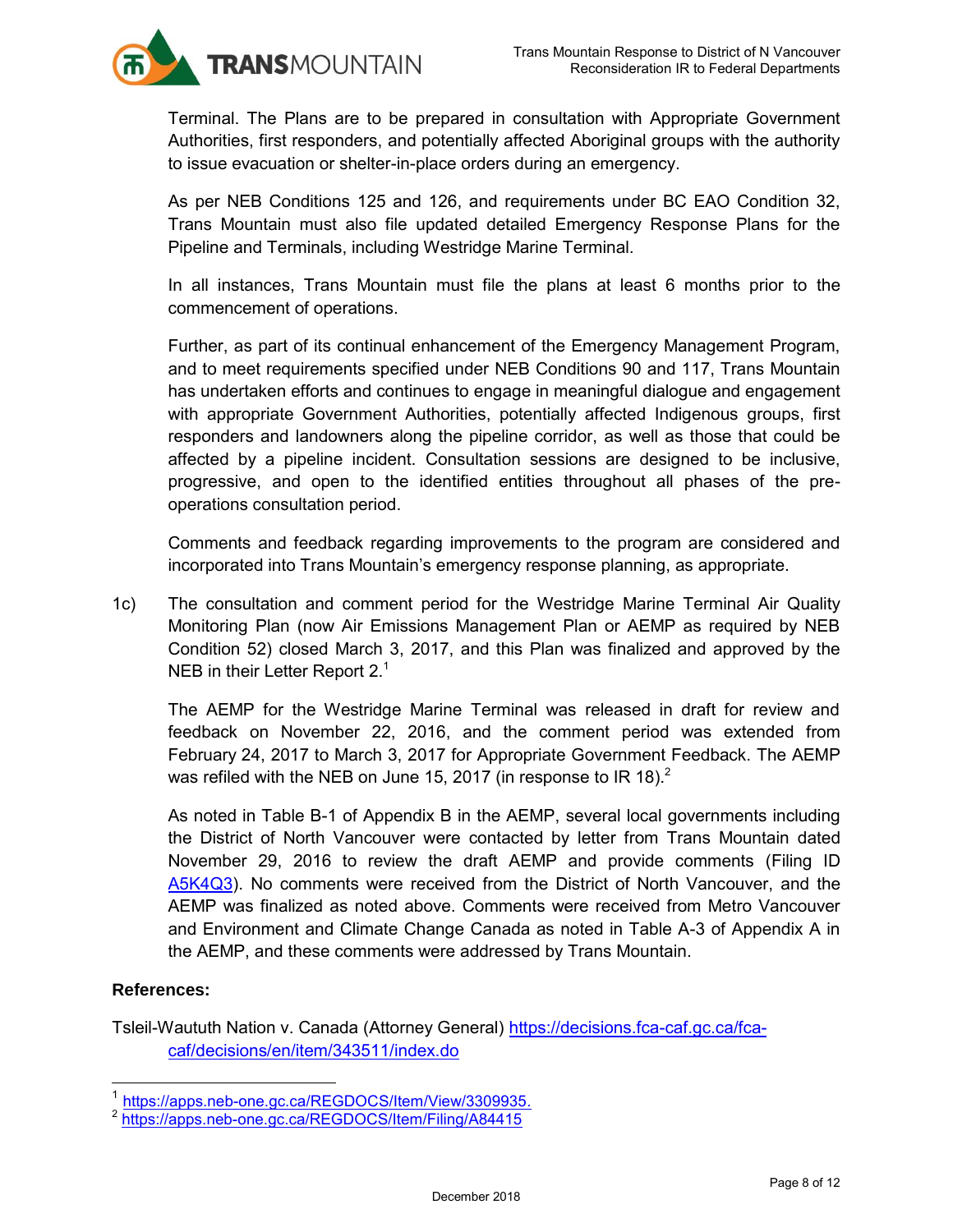

- National Energy Board Report, Trans Mountain Expansion Project, May 2016 [https://apps.neb](https://apps.neb-one.gc.ca/REGDOCS/File/Download/2969681)[one.gc.ca/REGDOCS/File/Download/2969681](https://apps.neb-one.gc.ca/REGDOCS/File/Download/2969681)
- BC Environmental Assessment Office , Trans Mountain Expansion Project Environmental Assessment Certificate #E17-01 dated January 10, 2017 and Schedules; Schedule B -Table of Conditions

<https://projects.eao.gov.bc.ca/api/document/5892318fb637cc02bea16484/fetch>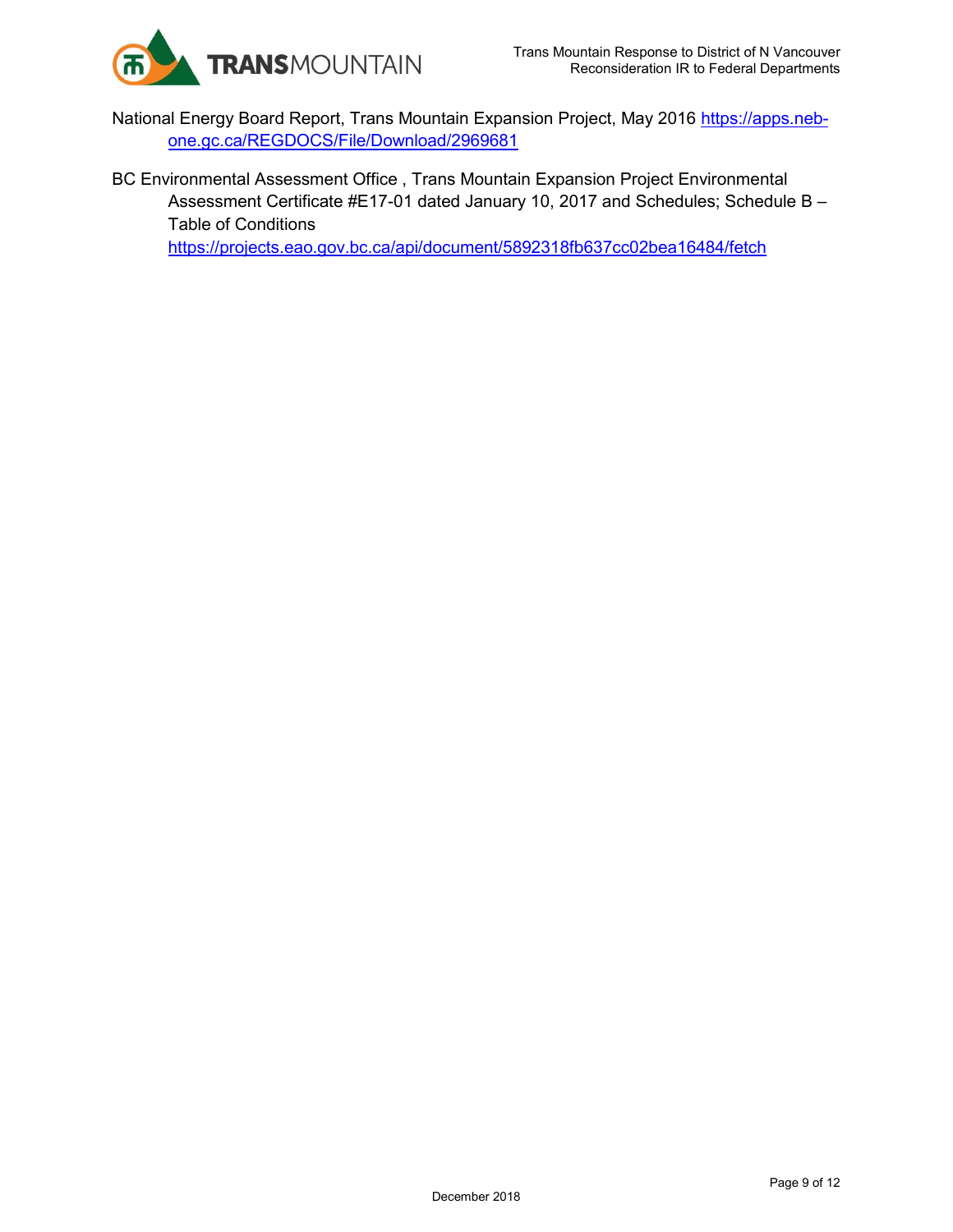

#### **Preamble:**

With respect for the need for computer modelling, Ref. (i) states, "Computer simulation models may be necessary to support these detailed analyses because the problem is too complex or has too many dimensions to analyze on paper. If models are utilized, it is important that the analyst and people using the results of the analysis are familiar with the assumptions of the model(s), understand the general nature of how the model works and understand the limits and uncertainty of the model and its results. This includes the person(s) legally responsible for making the protective action recommendation and decision. If this decision maker(s) does not understand or trust the analyses that were performed during planning, an inappropriate recommendation could result".

### **Request:**

[The following IR was labelled "IR No. 15a" in the Information Request Trans Mountain received. It was renumbered to "IR No. 15.2a" by Trans Mountain to avoid double numbering.]

- 2a) In the event of an emergency, what detailed analyses will be done by Trans Mountain to provide input to local emergency planners to inform the decision making for evacuation or shelter-in-place for District residents who could be exposed to potential health impacts?
	- (i) How will this information be provided to first responders during an emergency?
	- (ii) What is a time estimate for the availability of outputs from the computer simulation models?
	- (iii) How many different scenarios have already been tested and do they include a worst case scenario as defined by the Expert Panel for Tanker Safety under challenging weather conditions?

[The following IR was labelled "IR No. 15b" in the Information Request Trans Mountain received. It was renumbered to "IR No. 15.2b" by Trans Mountain to avoid double numbering.]

2b) Please provide additional details on how decisions would be made for District residents to evacuate or shelter in place. Who makes this decision in the first few hours of the emergency response?

### **Response:**

2a) In the unlikely event of a spill, including incidents occurring at the Westridge Marine Terminal (WMT), a coordinated response will be initiated, and a Unified Command established. The Unified Command will include representation from the Responsible Party (e.g., the vessel operator for ship-source spills), the directly impacted Indigenous community, as well as relevant federal, provincial and local government authorities.

Applicable response plans that may be activated in the event of a spill at the WMT include Western Canada Marine Response Corporation's Oil Spill Response Plan, Trans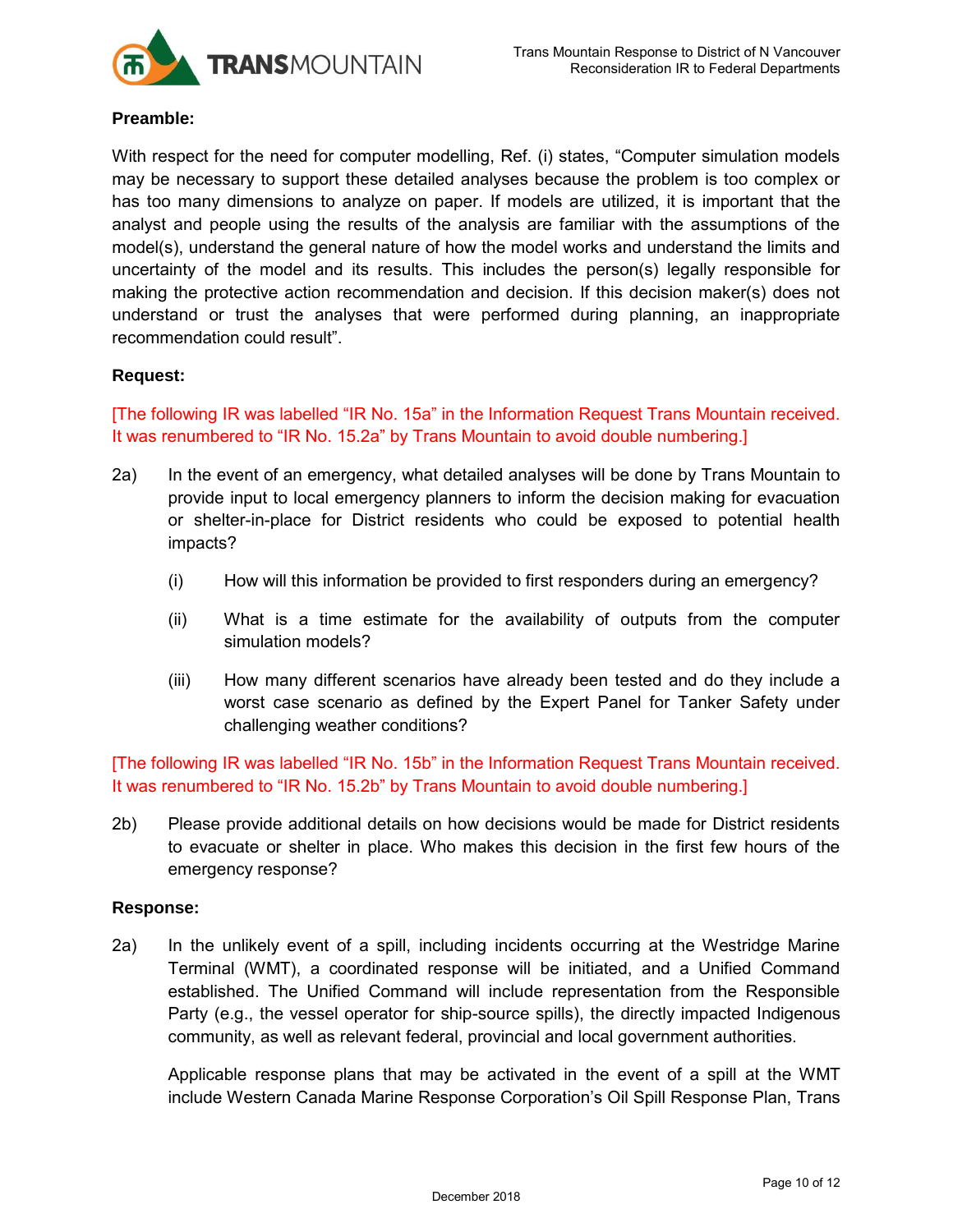TRANSMOUNTAIN

Mountain's WMT Emergency Response Plan, and the Greater Vancouver Integrated Response Plan (GVIRP).

Unified Command's purpose during an incident is to identify response priorities, set key objectives and provide overall guidance through an inclusive decision-making process. Unified Command makes strategic decisions, such as the need to evacuate or shelter-inplace to protect potentially impacted community members, and approval of public messaging. As part of the Unified Command, Trans Mountain would provide technical advice and recommendations to the Local Authority to aid in the determination of appropriate public safety actions, including whether to issue public notifications and/or evacuation alerts, orders and rescinds to protect people within the jurisdictional areas.

At the onset of a spill at the WMT, Trans Mountain contractors would conduct air monitoring to obtain accurate and reliable data. This data would be utilized to develop an incident-specific air monitoring plan, scaled according to the magnitude of the spill.

i. Immediate notification is a key element of any emergency response. The health and safety of employees and the public are paramount and, as a result, immediate notification is essential.

Section 2.0 of Trans Mountain's WMT Emergency Response Plan describes both the internal and external notification processes for incidents occurring at the Terminal. Notification of the local government agencies may occur through 911, as well as on-scene coordination with emergency services. As appropriate, local first responders may form part of Unified Command. All marine spills must be reported verbally to the Canadian Coast Guard as soon as feasible. The impacted and potentially affected communities will be contacted as soon as possible by the Liaison Officer in the Incident Command Post.

As in the GVIRP, Trans Mountain's Emergency Response Plan includes not only direct notification, but also a multi-agency coordination call. This call will be arranged by the Liaison Officer to provide an incident briefing, including incident situation: location, magnitude and potential impacts and the consequences (actual and potential).

An invitation to local first responders and communities to participate in the Liaison Office ongoing is also an encouraged option.

- ii. At the onset of a spill at the WMT, Trans Mountain contractors would conduct air monitoring to obtain accurate and reliable data. This data would be utilized to develop an incident-specific air monitoring plan, scaled according to the magnitude of the spill.
- iii. As per NEB Condition 136, Trans Mountain is required to complete a full-scale exercise for the scenario of a 160  $m^3$  diluted bitumen release into Burrard Inlet as a result of a release from WMT. The exercise must also consider emergency preparedness and response planning for a release that exceeds a credible worst-